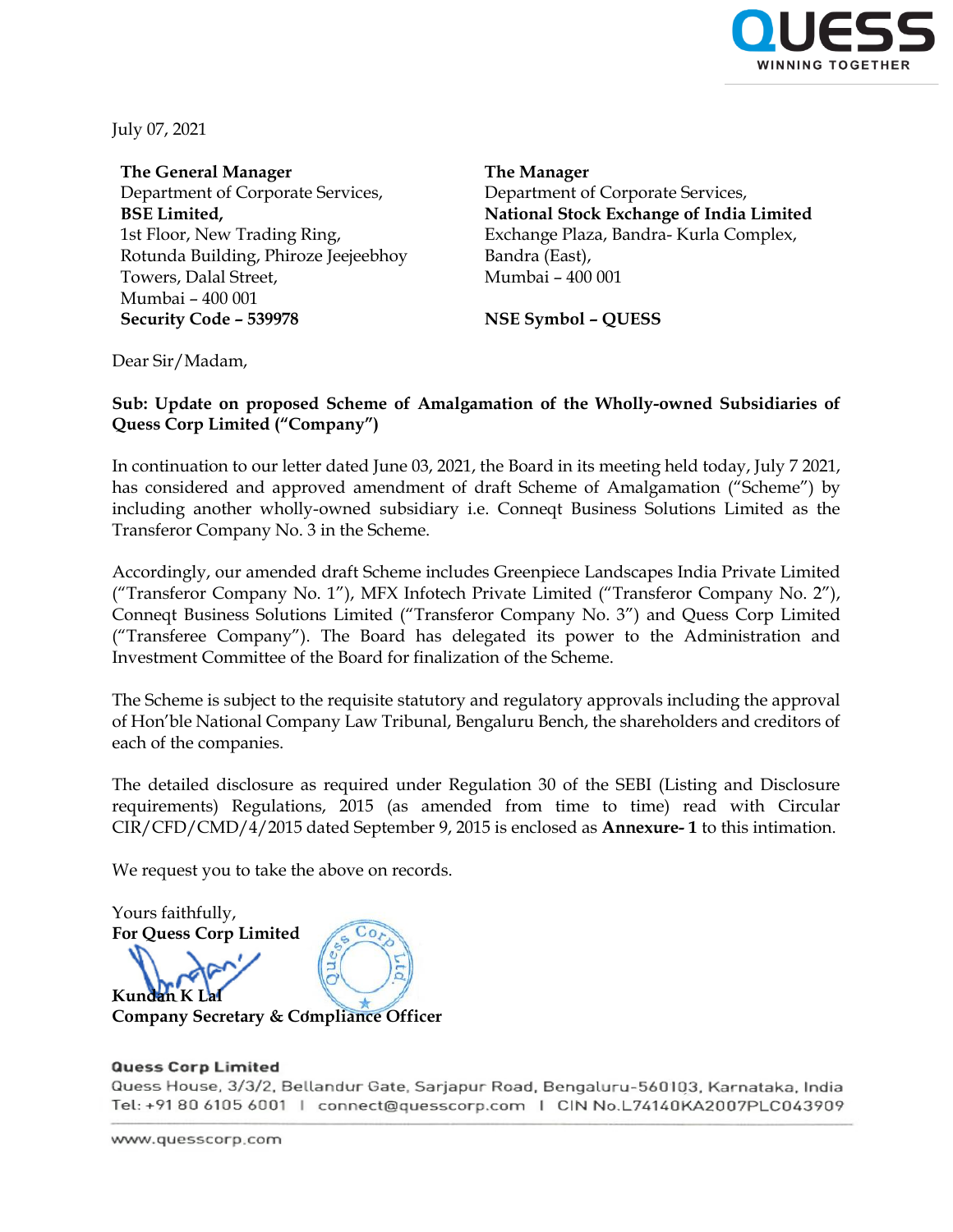

# **ANNEXURE - 1**

## **Information required under Regulation 30 of SEBI (Listing Obligations and Disclosure Requirements) Regulation, 2015 read with SEBI Circular No. CIR/CFD/CMD/4/2015 dated September 09, 2015**

|    | S. No. Particulars                                                                                                              | <b>Details</b>                                                                                                                                                                                     |
|----|---------------------------------------------------------------------------------------------------------------------------------|----------------------------------------------------------------------------------------------------------------------------------------------------------------------------------------------------|
| 1. | Name of the entity(ies) forming part of the<br>amalgamation/merger, details in brief such as,<br>size, turnover etc.;           | i. Greenpiece Landscapes India Private<br>Limited: Turnover - Rs. 695.20 lakhs (as<br>on March 31, 2021)                                                                                           |
|    |                                                                                                                                 | ii. MFX Infotech Private Limited:<br>Turnover - Rs. 7,110.96 lakhs (as on<br>March 31, 2021)                                                                                                       |
|    |                                                                                                                                 | iii. Conneqt Business Solutions Limited:<br>Turnover - Rs. 89,791.80 lakhs (as on<br>March 31, 2021)                                                                                               |
|    |                                                                                                                                 | iv. Quess Corp Limited:<br>Turnover - Rs. 7,48,340.60 lakhs (as on<br>March 31, 2021)                                                                                                              |
|    |                                                                                                                                 | (As per the latest Audited Financial<br>Statements for the financial year ended<br>March 31, 2021)                                                                                                 |
| 2. | Whether the transaction would fall within<br>related party transactions? If yes, whether the<br>same is done at "arm's length"; | The proposed transaction would not fall<br>$\bullet$<br>within related party transactions.<br>The promoter/promoter group do not<br>$\bullet$<br>have any interest in the Transferor<br>Companies. |

#### **Quess Corp Limited**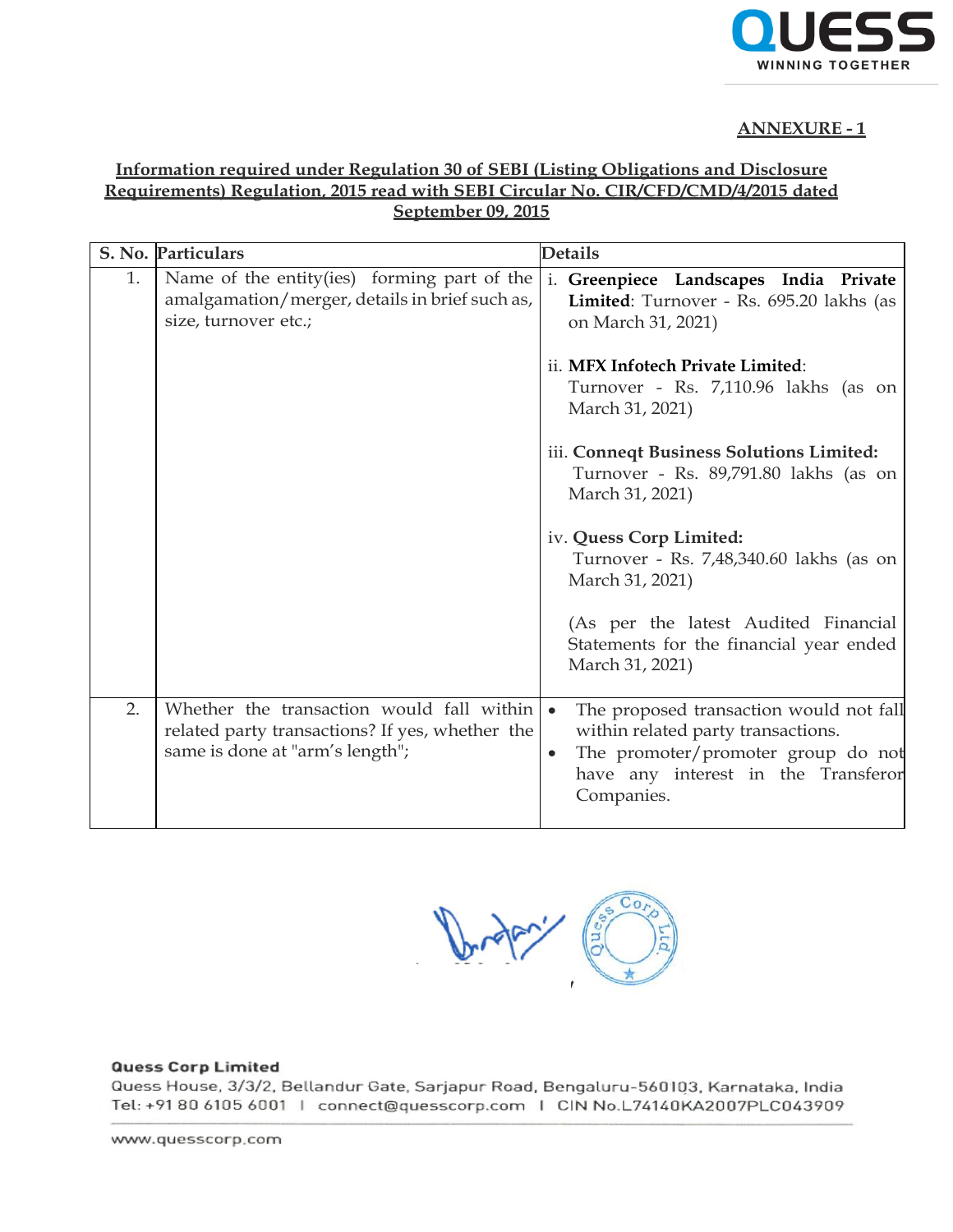

| 3. | Area of business of the entity(ies); | i. Greenpiece Landscapes India Private<br>Limited: Engaged in the business of soft<br>landscape<br>hard<br>architecture,<br>and<br>including designing, planning<br>and<br>contract execution of all types of<br>gardens, parks, commercial<br>areas,<br>holiday resorts, residences, etc.                                                                |
|----|--------------------------------------|-----------------------------------------------------------------------------------------------------------------------------------------------------------------------------------------------------------------------------------------------------------------------------------------------------------------------------------------------------------|
|    |                                      | ii. MFX Infotech Private Limited:<br>Engaged in the business of designing,<br>developing, importing, exporting and<br>dealing in all kinds of computer software<br>and hardware and other IT<br>and<br>communication<br>related<br>activities<br>including IT enabled services and<br>consultancy services in India and abroad.                           |
|    |                                      | iii. Conneqt Business Solutions Limited:<br>Engaged in the business of business<br>processing outsourcing services and<br>providing related services through<br>integrated call center and other support<br>services, sales administration services,<br>promotion, advertising, telemarketing<br>services, etc.                                           |
|    |                                      | iv. Quess Corp Limited:<br>Engaged in the business of staffing and<br>managing outsourcing services across<br>processes such as sales & marketing,<br>customer care, after sales service, back<br>office<br>operations,<br>manufacturing<br>operations, facilities<br>and<br>security<br>management, HR & F&A operations, IT<br>& mobility services, etc. |



## **Quess Corp Limited**